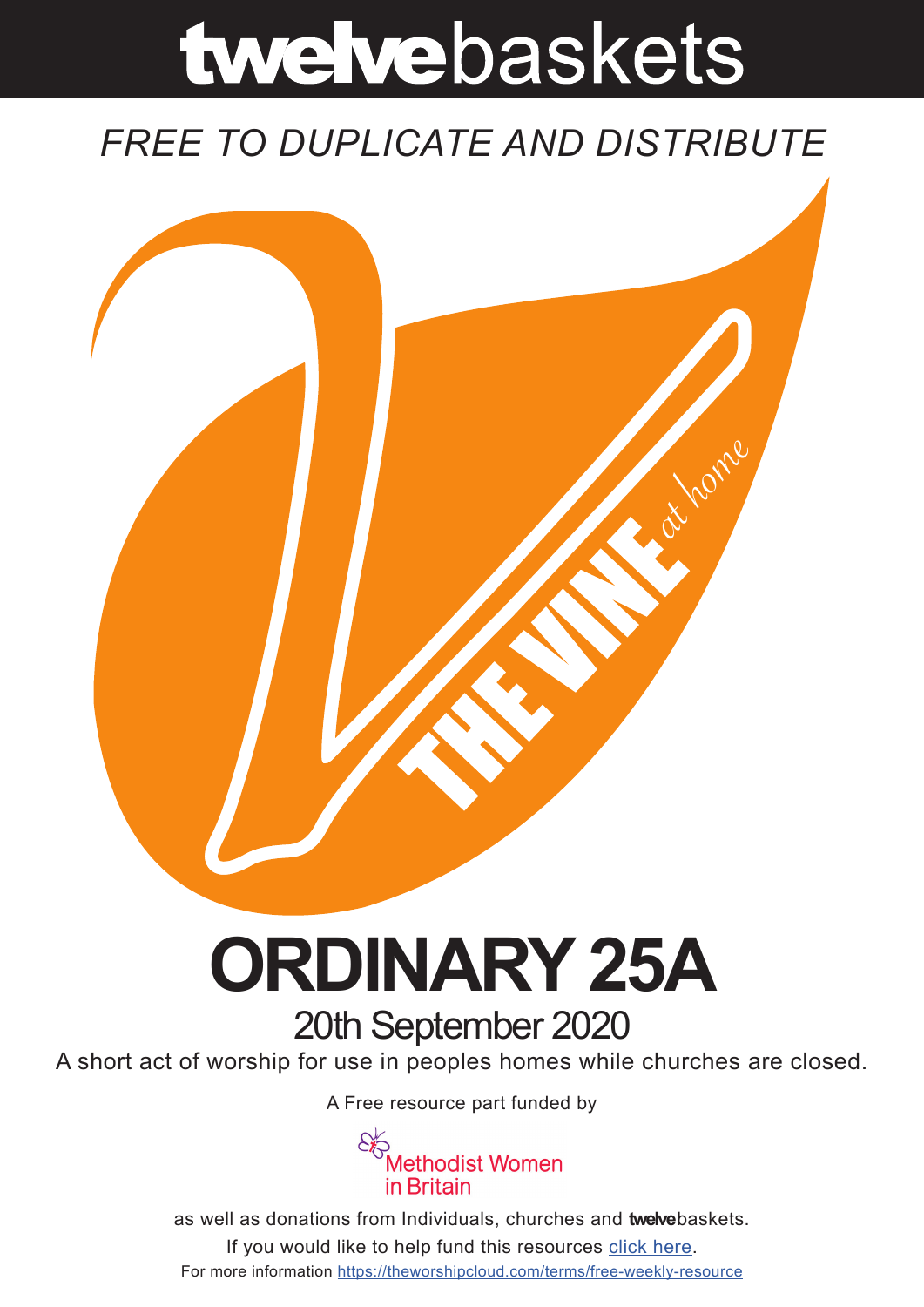#### **Call to worship**

Generous God, We come to you knowing that we need your grace again, Your generosity again, Your love again. We come to you, just as we are, knowing that we are accepted.

<span id="page-1-2"></span>Amen<sup>[1](#page-1-0)</sup>

#### **Hymn: 132 STF – O God, our help in ages past -** [YouTube](https://www.youtube.com/watch?v=d9ZINeNGvto)

#### **Opening Prayers**

Gracious God, we come to worship as people seeking to know you more, seeking to take our next step in following Jesus Christ. Come amongst us, as we worship.

We pause, for a moment, to give you thanks for all the blessings and gifts we have received from you – in the quiet, we are grateful.

#### *[Hold a moment of quiet]*

Gracious God, we have come to worship, knowing we don't always get it right, knowing we have failed your hopes for our lives, knowing we have hurt others, and knowing we have missed opportunities to spread your love.

We pause, for moment, to say sorry, and to acknowledge where we have gone wrong.

#### *[Hold a moment of quiet]*

Gracious God, in the stillness, we know ourselves to be forgiven and accepted by you. No matter where we have fallen short, you love us all the same.

We pause, for a moment, to offer you the rest of our time in worship. Remove our guilt, our burdens, our weariness, our negativity, and move through us to bring hope, grace, possibility and love.

In Jesus' name we pray,

<span id="page-1-3"></span>Amen.*[2](#page-1-1)*

#### **We will now say the Lord's Prayer**

<span id="page-1-0"></span> $1$  Additional prayers by Tim Baker

<span id="page-1-1"></span>Opening prayers by Tim Baker *[2](#page-1-3)*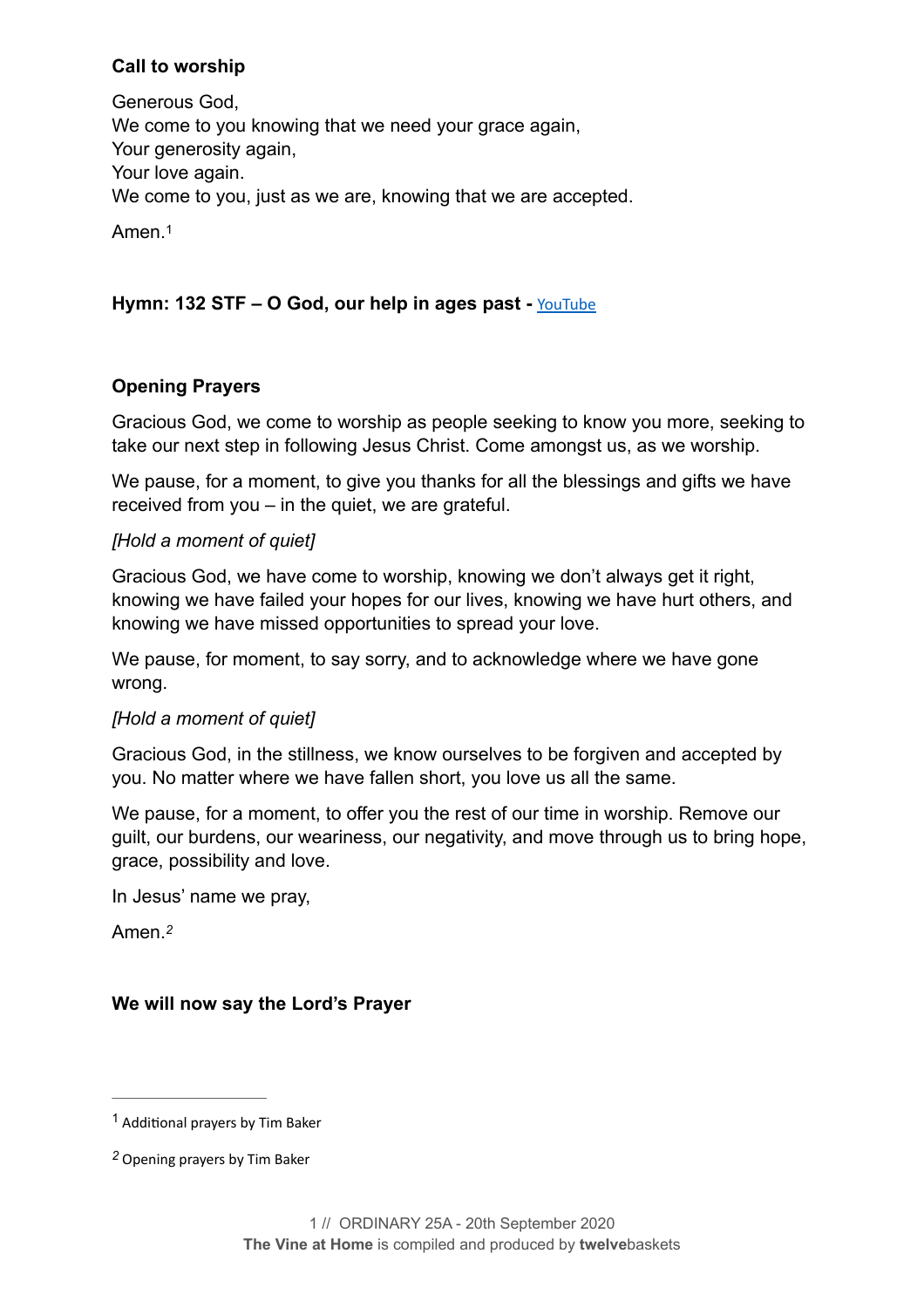**Readings:** Philippians 1:21-30 - [Click for Reading](https://www.biblegateway.com/passage/?search=Philippians+1:21-30&version=NRSV)

**Matthew 20:1-16 - [Click for Reading](https://www.biblegateway.com/passage/?search=+Matthew+20:1-16&version=NRSV)** 

#### **Reflections on the readings:**

What are you being called into next?

What does your walk of Christian discipleship look like so far? How might you describe that journey?

Have things on that journey always gone smoothly? Have they always gone the way you might expect?

Or have things been rather more up and down?

Life can often be like a roller coaster. We never quite know what is coming next and, as the Baz Luhrumann song puts it:

"Don't worry about the future, Or worry, but know that worrying is as effective as trying to solve an algebra equation by chewing bubble gum The real troubles in your life are apt to be things that never crossed your worried mind."

Our gospel reading today certainly leaves some people with a story to tell…you can almost hear the conversation in the pub, on the corner, over the fence: 'you won't believe what happened to me at work today!'

The injustice of it seems apparent to those who have been working all day for the same pay as those who have worked but a few hours. As it would be to us, perhaps, in their shoes. And there is much important work being done today on 'equal pay for equal work', ensuring that women – and other disenfranchised or overlooked groups of people – are not receiving less money for the same work. There is much that could be interrogated here, but much of that does not seem to be Jesus' point in telling the story.

Rather, he tells this story to get to the heart of what all good story-telling does – to help us change the way we see the world, to challenge the prejudices and biases that we carry around. This is a story about a radical new system of finance, which is not about 'earning' our place in society, but understanding that God's grace is at work in all of our stories. This story is a warning to all of us who feel happy with the lot we've been given in life, we who feel we 'got a good deal'. 'Watch out', this story warns us – another world is possible, where grace abounds.

No more meritocracy. Only love, and generosity.

Are we envious, because he is generous?

Or can we be generous, like the Master?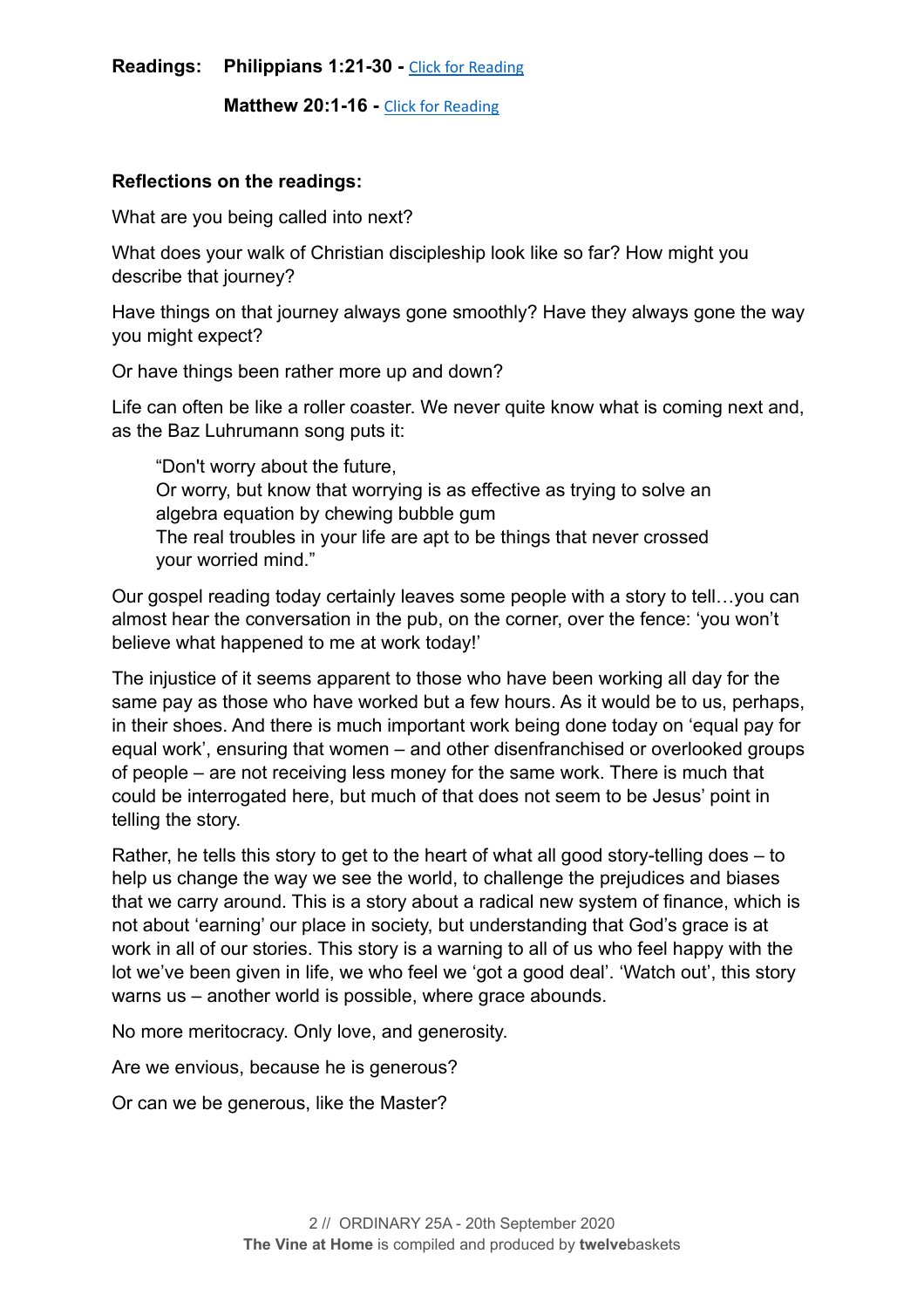Do we tell our stories through the lens of grace, or – when we reflect on our lives to this point – do we prefer to think that we earned our place at this table, that we worked hard for this house, that we are somehow 'owed' something?

How do you tell your story?

Paul offers us a powerful example of how we might do it: 'For me, to live is Christ, to die is gain'.

That oft-quoted, oft-misused little sentence is  $-$  for me  $-$  a great invitation into rethinking our lives. An invitation to let go of the narrative the world is selling us: 'me, me, me, more, more, more…etc.' and embrace a Christ-centric narrative, a story where I see God at work in my life, and make space for God to work through my life in order to touch others.

Then, when we embrace that as a way of life (and it takes work, consistently finding that base-note and returning to it), then we begin to see that our lives are not about ourselves. I am not here for me. I am here for you, for you all, for us.

Me becomes we.

I becomes us.

Selfish becomes community.

Ambition and envy become love.

Greed becomes generosity.

It won't always be easy, and the challenges of living our lives as if they are not our own is counter to so much of the way the world asks us to think. How might your story become more in line with Jesus's invitation to be more connected, more neighbourly?

Perhaps you might like to begin, or end, or summarise, with something like Paul's words: "For to me, to live is Christ and to die is gain."

<span id="page-3-1"></span>May your stories be rich with the grace of God, And may you come to see that grace at work in your life, Amen.[3](#page-3-0)

#### **Prayers of intercession**

For our intercessions, we will hold three short periods of quiet, in which each of us is invited to bring our own prayers to God.

Firstly, we pray for those close to home, calling to mind the name or the face of somebody in our own family, amongst our church congregation or a close friend. In the quiet, we hold them and their situation up to God.

*[Silence]* 

<span id="page-3-0"></span> $3$  Reflection written by Tim Baker